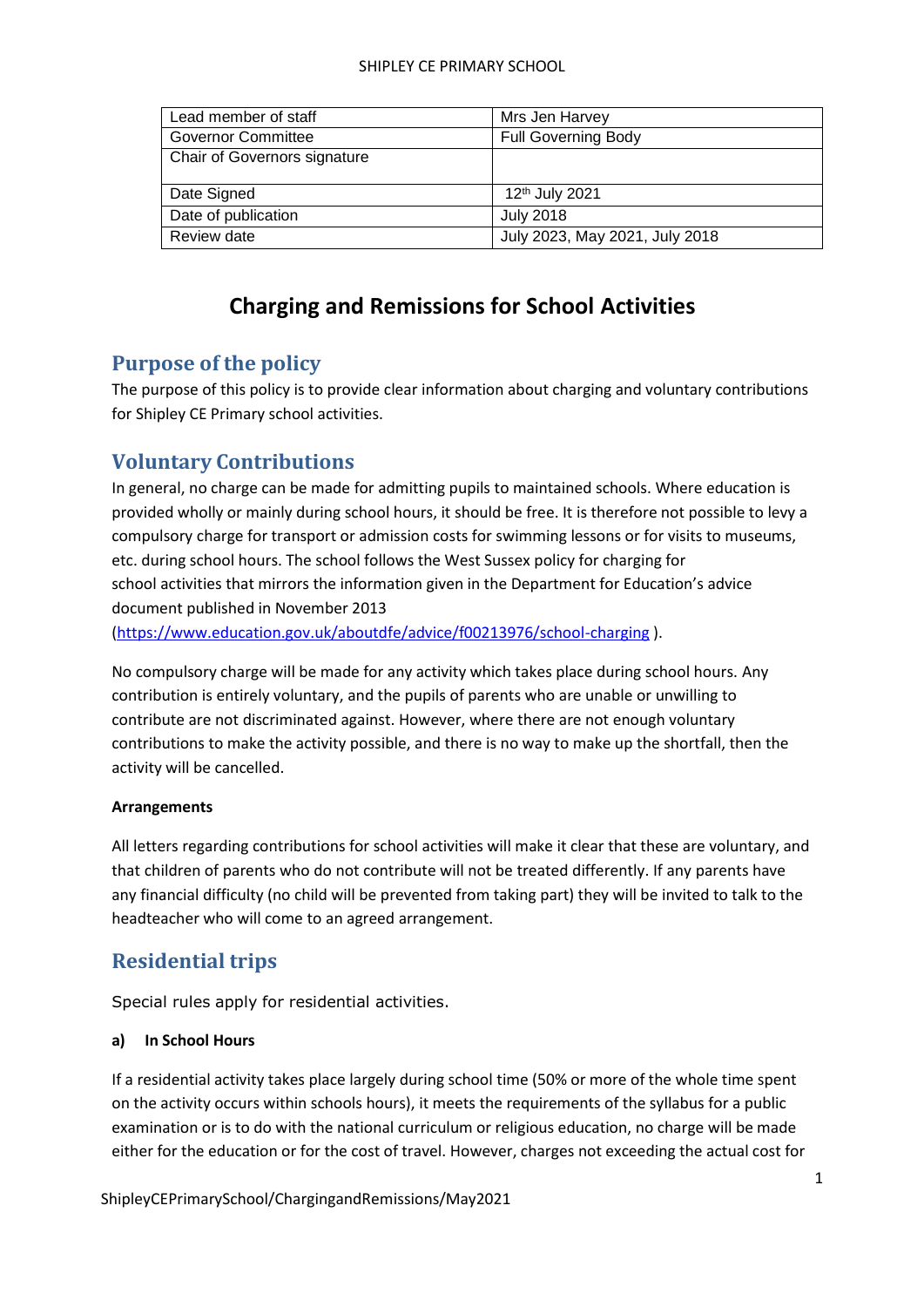the individual pupil will be made for board and lodging. Voluntary contributions (as above) will be requested.

Children whose parents are in receipt of the following support payments will, in addition to having a free school lunch entitlement, also be entitled to the remission of these charges:

- Universal Credit in prescribed circumstances
- Income support
- Income-based Jobseeker's Allowance (IBJSA)
- Support under part VI of the Immigration and Asylum Act 1999
- Child Tax Credit, (provided that the parent is not entitled to Working Tax Credit, and their annual Income, assessed by HMRC does not exceed £16,190 for the year 2013/14
- Guaranteed element of State Pension Credit
- An income related employment and support allowance that was introduced on 27 October 2008

## **b) Outside School Hours**

An activity is deemed to take place out of school hours if 50% or more of the whole time spent on the activity occurs out of school hours. In this case, and for a residential trip, this will be considered as an 'optional extra' and a charge will be levied which includes an appropriate element for travel costs, board and lodging costs, materials and other equipment, non- teaching costs and teaching staffcosts. This charge will not exceed the actual cost of the provision.

Parents in receipt of the allowances identified above have the same entitlements.

## **Music Tuition**

There will be no charge for musical tuition if the teaching is an essential part of either the national curriculum or a public examination syllabus or is provided under the first access to the Key Stage 2 Instrumental and Vocal Tuition Programme. For other musical tuition, charges will be made for individuals or groups to play a musical instrument, and for the hire and repair of instruments which are used for instrumental tuition at school. No charge will be made in respect ofa pupil who is looked after by the local authority (within the meaning of section 22(l) of the ChildrenAct 1989).

### **Monitoring and Review of Policy**

The Governing Body will review this policy every 3 years, and as necessary due to any changes in legislation.

Please see the Learning Outside the Classroom guidance on school policies available at: [http://www.lotc.org.uk/wp-content/uploads/2012/05/GCharging-Policy-Updated-PDF-](http://www.lotc.org.uk/wp-content/uploads/2012/05/GCharging-Policy-Updated-PDF-1APR09.pdf)[1APR09.pdf](http://www.lotc.org.uk/wp-content/uploads/2012/05/GCharging-Policy-Updated-PDF-1APR09.pdf)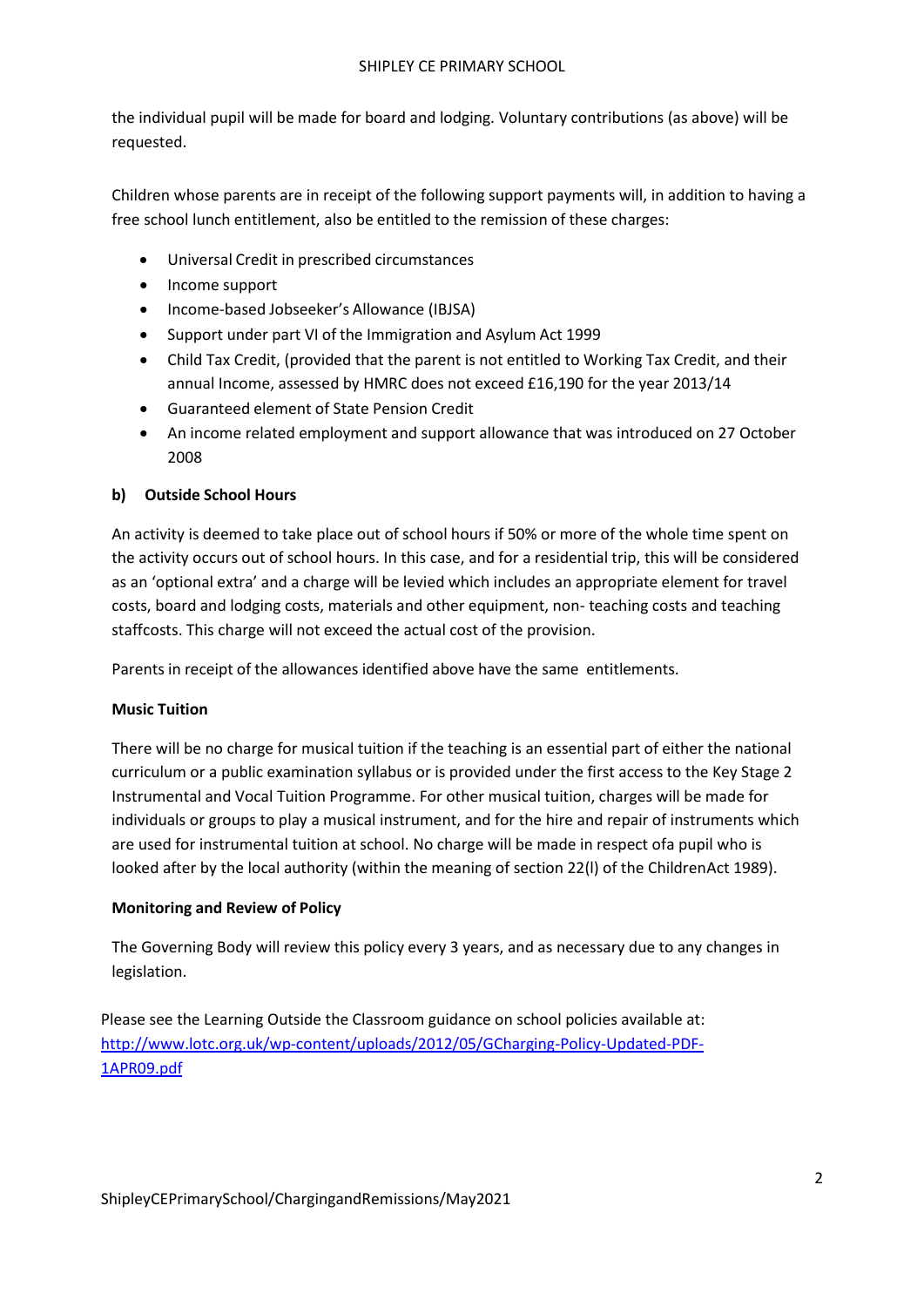The following example letters are provided to assist schools to comply with the required legislation.

#### **\*\*\*\*\*\*\*\*\*\*\*\***

#### **EXAMPLE LETTER 1**

(Ref: Purchase of equipment, books or musical instruments) Dear Parent,

During each school year pupils, as part of the curriculum, may make certain articles out of materials provided by the school. There are also occasions when specific books, equipment or instruments might be acquired for pupils.

At times, parents might wish to own such items, and it is possible for these to be purchased from the school at a price equivalent to the cost incurred by the school.

If you are interested in buying any items, please either detach and return the slip below indicating your wish to make a purchase or write to me at any time during the year. You will be told the cost of any item in a note which your son/daughter will bring home. Payment would become due immediately.

Naturally if, you do not wish to own any particular article, your child will not be disadvantaged in any way as the school has a duty to provide all materials and equipment to ensure an effective delivery of the National Curriculum.

If any parent is interested in owning materials or equipment, but feels unable to meet the cost at present, please do not hesitate to make an appointment with me to discuss how a resolution might be achieved.

Yours sincerely

**\*\*\*\*\*\*\*\*\*\*\*\***

#### **EXAMPLE LETTER 2**

(Ref: charging for an 'Optional Extra') Dear Parent, Example: Visit to Theatre

It is intended to arrange a visit to xxxxxxxxxxxxxxxxxx on xxxxxxxxxxxxxxxxx(date) for a

ShipleyCEPrimarySchool/ChargingandRemissions/May2021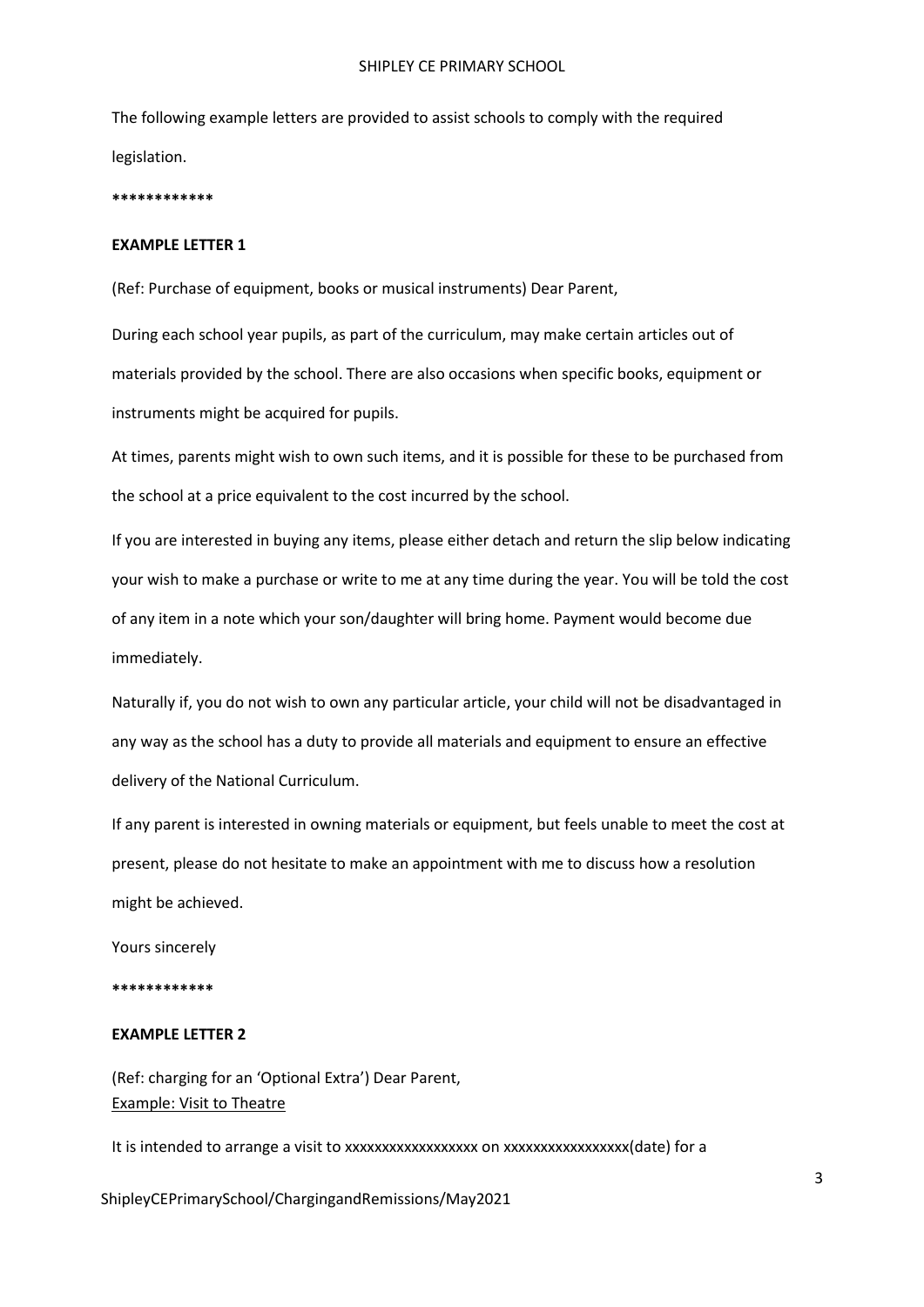performance of xxxxx commencing at 5.00 p.m. the journey will be by coach, leaving the school at 2.30 p.m. Return to school is expected to be about 10.30 p.m.

As the major part of the journey is outside of school hours and the activity is not directly related to the children's curriculum or an examination for which they are being entered, there will be a charge for the visit amounting to £xx per head.

This includes the cost of the coach and of the theatre ticket.

Participation in the visit is voluntary. Those pupils choosing not to take part will follow a normal timetable until the end of the school day at 3.30 p.m. when transport home will be as normal. If any pupil/student wishes to take part in the trip, but current circumstances make it difficult to meet the charge, please do not hesitate to contact me in the confidence to discuss whether it is possible to reach some mutual arrangement.

Yours sincerely

**\*\*\*\*\*\*\*\*\*\*\*\***

### **EXAMPLE LETTER 3**

(Ref: requesting 'Voluntary Contributions' for a residential Educational Visit) Dear Parent Residential Visit

We are proposing to arrange a residential trip to xxxxxxx next year/summer/autumn for Class/Year X pupils. The dates planned are xxxx to xxxxxx inclusive, and the children/students will stay at xxxxxxx (name of hotel/establishment). The purpose of the trip is to enhance the curriculum for the children/students and they will benefit (*give brief details of educational opportunities and benefits)*.

The total cost per pupil for the trip will be £xx, which includes an element for board and lodging which is chargeable to parents.

The cost of board and lodging will be £xx per child/student, which includes breakfast, packed lunch and dinner. Payment of a £xx deposit it required by (*date*), with the balance being paid by (*final date*) either in a lump sum or by instalments as agreed with the leader of the trip.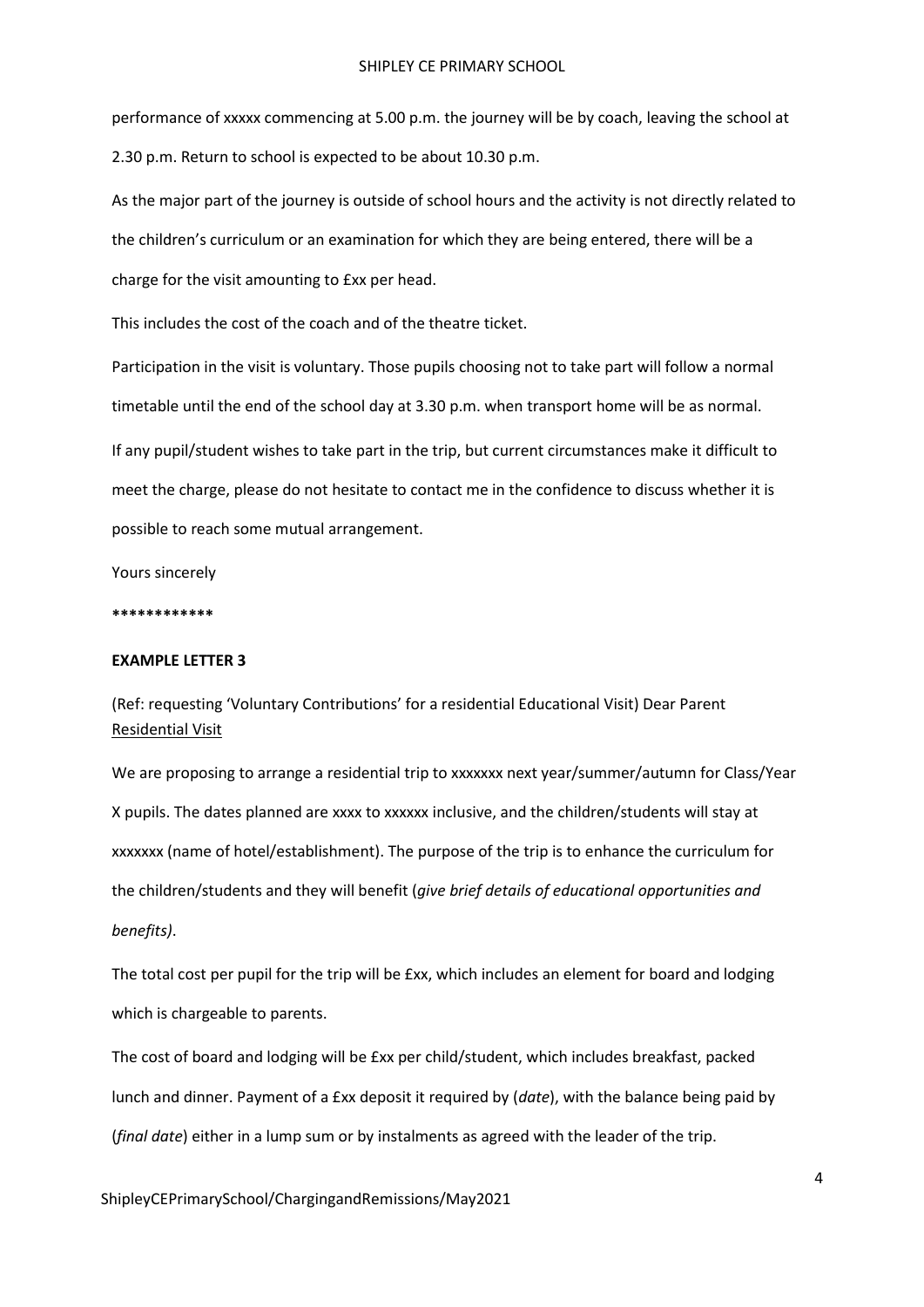If a family is in receipt of specific benefits which mean that your child is eligible for a free school meal, the school is obliged by law to waive the charges for board & lodging. A list of the benefits applicable is set out in the School Prospectus and in the school's charging policy. The charging policy is available from the school office together with a free school meal eligibility form. If you wish to speak to me in confidence about the entitlement to waive charges, please do not hesitate to contact me to arrange an appointment.

All other costs, including transport, will be £xx, and parents are being asked to make a voluntary contribution for all or part of this amount. Parents are not obliged to make a contribution but it is probable that if insufficient monies are received, the trip will have to be cancelled. If there are exceptional cases of hardship, the school will support costs through its own budget and the Pupil Premium grant for disadvantaged pupils.

Further details of the trip will be sent at a later date. Yours sincerely

**\*\*\*\*\*\*\*\*\*\*\*\***

#### **EXAMPLE LETTER 4**

## (Ref: Requesting 'Voluntary Contributions' for an Educational Visit) Dear Parent Visit to xxxxxxxxxxxxxxxxxxxxxxxx

It is intended to arrange a visit for Class xxx/xx pupils to xxxxxxx on (*date*). The journey will be by coach, leaving school at xxx am. Arrival back at school will be at about xxx p.m. and, if you wish your child to participate, you would need to meet your child, or make arrangements for his/her collection, at that time.

You are invited to make a voluntary contribution of £x to cover the cost of the transport and other incidental expenses, but you would need to provide a packed lunch. Although the contribution is voluntary, I do need to point out that it is probable that the visit could not take place unless all parents, who are able, are willing to contribute.

I appreciate that some families might find it particularly difficult to contribute all or part of the suggested sum, and if you feel that you are in such a position, please do not hesitate to contact